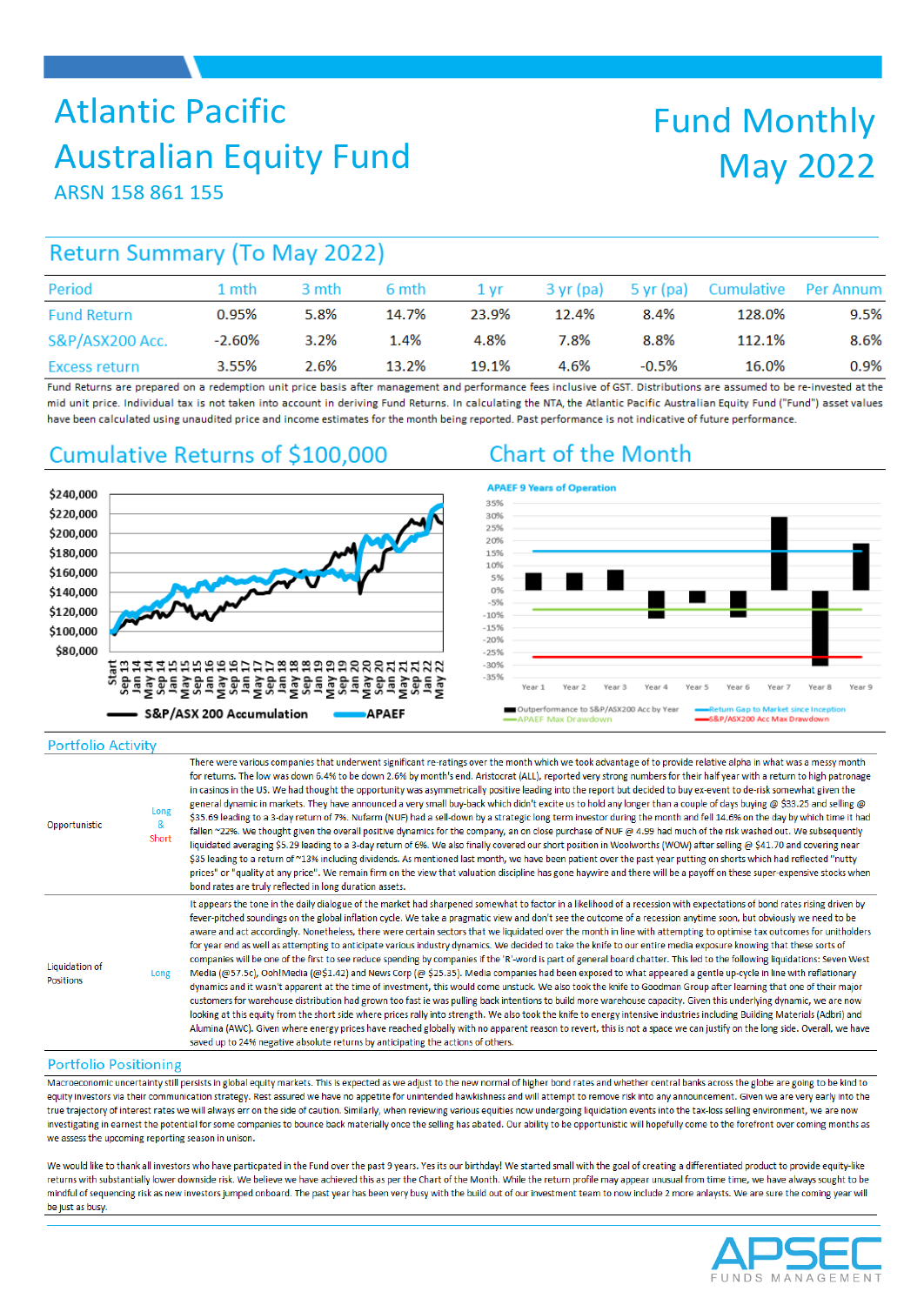## Fund Strategy

The Fund is a long-bias equity market product which typically buys or short sells Australian listed securities and derivatives. Net and Gross market exposure is maintained within a range of 0-100% and 0-200%, respectively. The Investment manager employs its Quadruple Alpha Investment Strategy which focuses on outperforming overall market cycles by capturing upside returns while minimising downside risk. The objective of the Fund is to outperform the benchmark after fees and expenses over a 5-7 year time frame.

75%

## Risk Statistics (As at May 2022)

|                           | Fund    |           |          | <b>S&amp;P/ASX 200 AI</b> |  |
|---------------------------|---------|-----------|----------|---------------------------|--|
|                           | 3 Year  | Inception | 3 Year   | Inception                 |  |
| Alpha (%pa)               | 4.6%    | 0.9%      |          |                           |  |
| <b>Downside Capture</b>   | $-37%$  | 15%       |          |                           |  |
| <b>Standard Deviation</b> | 13.1%   | 9.9%      | 17.5%    | 13.5%                     |  |
| Sharpe ratio              | 0.7     | 0.8       | 0.6      | $0.6^{\circ}$             |  |
| Sortino                   |         | 1.7       |          | $1.5\,$                   |  |
| Largest Drawdown          | $-7.7%$ | $-7.7%$   | $-26.7%$ | $-26.7%$                  |  |
| Correlation               | $-35%$  | 8%        | 100%     | 100%                      |  |

## **Exposure**

|                      | Long    | Short     | <b>Net</b> | <b>Gross</b> |
|----------------------|---------|-----------|------------|--------------|
| Equity               | 55.3%   | $-3.2\%$  | 52.0%      | 58.5%        |
| <b>Index Futures</b> | $0.0\%$ | $-21.0\%$ | $-21.0\%$  | 21.0%        |
| <b>Net</b>           | 55.3%   | $-24.2%$  | 31.0%      | 79.5%        |
| Implied Cash         |         |           | 69.0%      |              |

## **Largest Positions**

| Long                       | Short                   |
|----------------------------|-------------------------|
| <b>CSL</b>                 | Amcor                   |
| <b>Pendal Group</b>        | Cochlear                |
| <b>Telstra Corporation</b> | <b>Sonic Healthcare</b> |
| <b>Terracom Resources</b>  | <b>SPI Futures</b>      |
|                            |                         |

### **APAEF Relative Returns (From Inception)** When the market is down more than -2%

## **Sector Exposure**